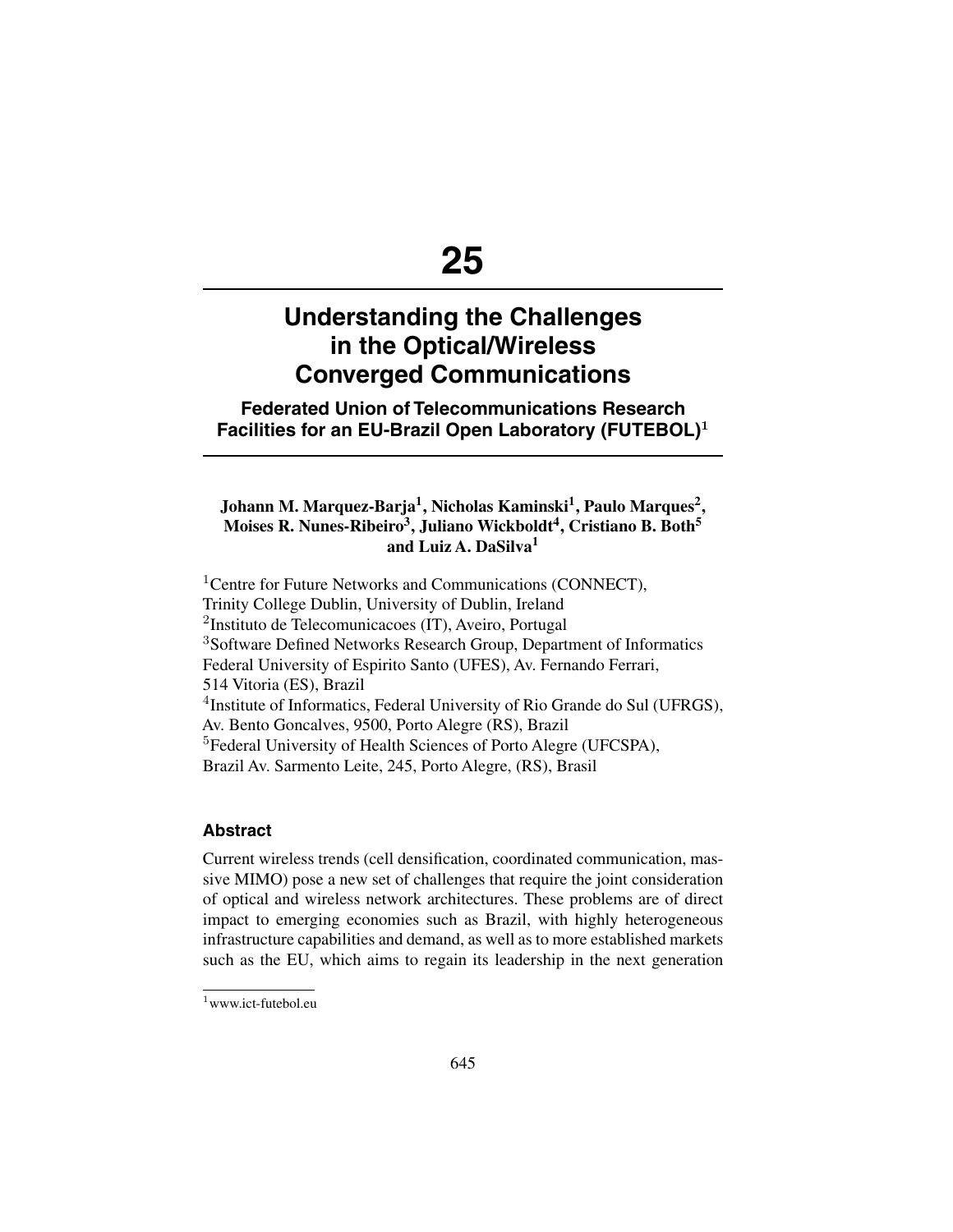of telecommunication technologies. FUTEBOL composes a federation of research infrastructure in Europe and Brazil, develops a supporting control framework, and conducts experimentation-based research in order to advance the state of telecommunications through the investigation of converged optical/ wireless networks. Also FUTEBOL establishes the research infrastructure to address these research challenges through innovation over this infrastructure, with a consortium of leading industrial and academic telecommunications institutions.

**Keywords:** Wireless, Optical, Converged Networks.

#### **25.1 Introduction**

There have been approaches to improve telecommunications by linking up wireless networks with optical ones, such as Radio over Fiber solutions. However, it is still a fact that wireless and optical network research problems are often treated in isolation of each other [Beas13, Saskar07]. Current wireless trends (cell densification, coordinated communication, massive MIMO, millimetre-wave) pose a new set of challenges that require the joint consideration of optical and wireless network architectures. These problems are of direct impact to emerging economies such as Brazil, with highly heterogeneous infrastructure capabilities and demand, as well as to more established markets such as the European Union, which aims to regain its leadership in the next generation of telecommunication technologies. The Federated Union of Telecommunications Research Facilities for an EU-Brazil Open Laboratory FUTEBOL project develops the research infrastructure to address these research challenges and conducts research over this infrastructure.

Europe and Brazil have a long research cooperation tradition in the area of Science & Technology culminating in the signing in 2004 of the Agreement for Scientific and Technological Cooperation<sup>2</sup>. The Agreement identifies some priority areas for future cooperation including Information and Communications Technology (ICT). EU-Brazil research cooperation in the area of ICT has been developing since the launch of the first coordinated call in 2011 and addresses some topics dealing with Future Internet, micro-electronics and micro-systems, cloud computing, technologies and applications for a smarter

<sup>2</sup> http://ec.europa.eu/world/agreements/prepareCreateTreatiesWorkspace/treatiesGeneral Data.do?step=0&redirect=true&treatyId=2041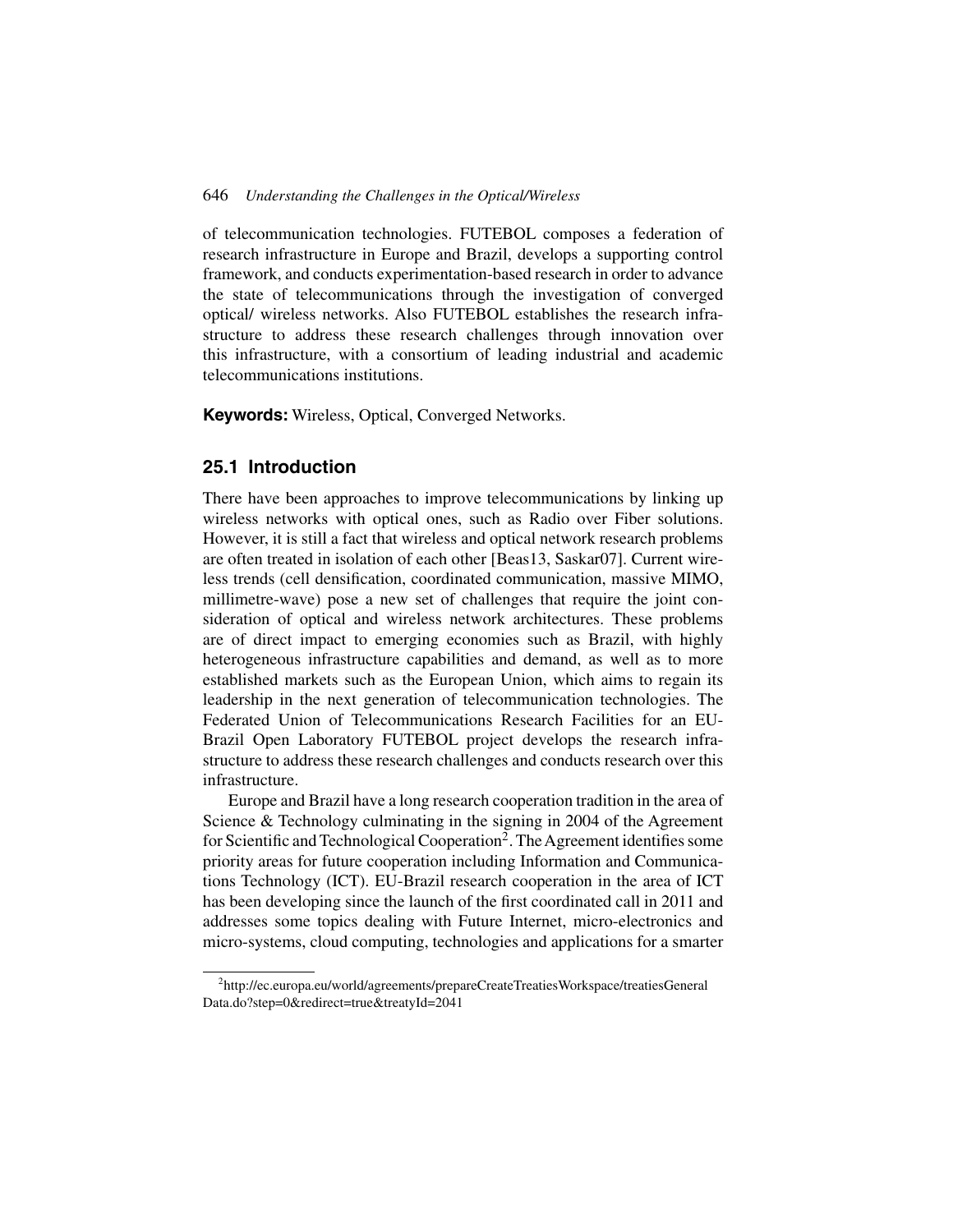society and e-infrastructures. It is supported by an EU-Brazil Dialogue on Information Society with specific working groups in some areas addressing not only research and innovation matters but also ICT policy and regulatory aspects. EU-Brazil research cooperation in the area of ICT, including cloud computing, is also regarded as having a crucial strategic value and high societal impact. The current call further realises some of the objectives of the cooperation agreement by focusing on Advanced CyberInfrastructure including **Experimental Platforms** federating network resources in Europe and Brazil building on FIRE (Future Internet) and FIBRE (Future Internet Brazilian Environment for Experimentation) developments. Joint work on the areas above is expected to be continued in the work-programme 2016–17 of Horizon 2020.

The overall objective of the FUTEBOL project is to **develop and deploy research infrastructure**, and an associated **control framework for experimentation**, in Europe and Brazil, that enables **experimental research** at the **convergence point between optical and wireless networks**.

Considerable progress has been made in the past few years on the development of federated telecommunications research infrastructure in Europe, through the  $FIRE<sup>3</sup>$  program. More recently, the FIBRE project enabled optical fibre interconnection of research facilities in Europe and Brazil. However, telecommunications research remains largely segregated between optical networks and wireless systems and rarely do researchers cross the boundary between the two.We argue that the needs of future telecommunication systems, be it for high data rate applications in smart mobile devices, machine-type communications and the Internet of Things (IoT), or backhaul requirements brought about from cell densification, require the co-design of the wireless access and the optical backhaul and backbone. FUTEBOL aims at developing a converged control framework for experimentation on wireless and optical networks and to deploy this framework in federated research facilities on both sides of the Atlantic.

Within this chapter we present an overview of the research targeted by the FUTEBOL project. FUTEBOL is in an early stage of execution, and the research questions regarding optical/wireless converged networks are starting to be answered by understanding the challenges the such networks. However, the approach to tackle such challenges is described along this chapter.

<sup>&</sup>lt;sup>3</sup>http://www.ict-fire.eu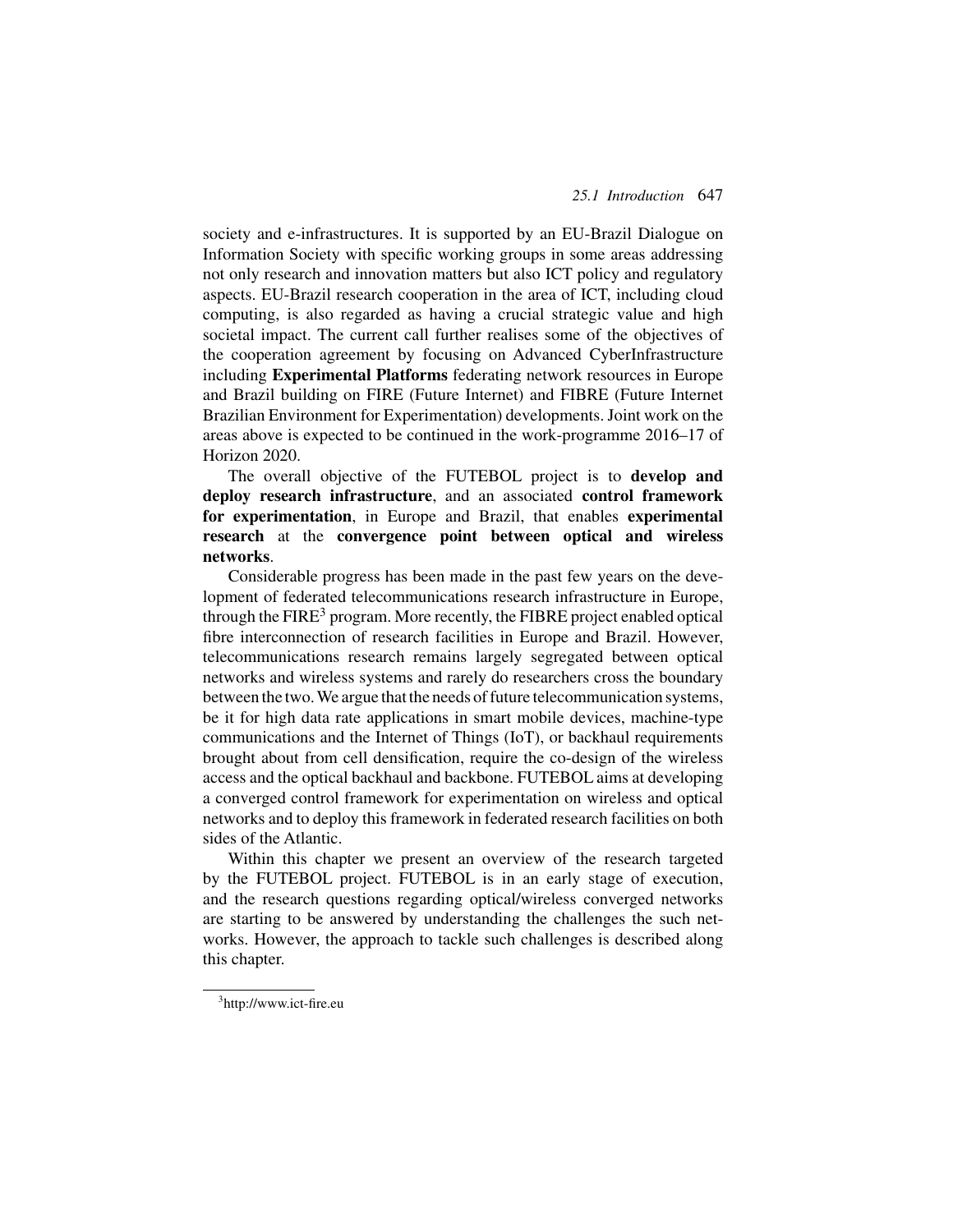## **25.2 Problem Statement**

As of May 2014, Brazil was one of the largest internet markets in the world. Recent industry data projects the current online penetration rate of 49.3 percent to grow to 59.5 percent in 2017, which at that point will equal more than 123 million internet users across all online devices. Recent statistics suggest that out of the current 84 million internet users, 43 million are mobile internet users, 41 million of these accessing the internet via a mobile phone. The strong presence of mobile internet correlates with a recent Brazilian survey stating that 52 percent of Brazilian consumers do not have any internet access at home<sup>4</sup>. It is also estimated that in Brazil there may be up to ten times more mobile phones per base station than in Europe<sup>5</sup>. Notably, Brazil is characterized by enormous environmental diversity, ranging from mega-cities to wide expanses of low population density; this creates challenges to providing high level of communication services to all citizens. The lack of investment in research infrastructure is a limiting factor for digital inclusion in Brazil, relevant to democratize quality access to a broad range of internet-enabled services.

From the European mobile operator point of view, a key requirement of future mobile networks is that significant additional network capacity has to be added at lowest possible cost, to combat the current trend of stagnant revenues while traffic grows exponentially. Approximately 24% of a network operator's costs come from OPEX, including the cost of network operation and maintenance, training and support, energy, site rental. The experimental research infrastructure enabled by FUTEBOL will demonstrate how wireless/optical convergence will support future traffic growth and new mobile services, while limiting the CAPEX/OPEX required to deploy and maintain the network.

FUTEBOL's focus is on converged optical/wireless experimentation. On the wireless side, new spectrum access modalities such as Licensed Shared Access (LSA) will soon open new bands for mobile broadband, and more spectrum also means that less investment in infrastructure would be needed. The proliferation of small cells increases frequency reuse and is responsible for a major proportion of the gains in mobile network capacity. On the optical network side, network function virtualization and the concept of software defined networks are revolutionizing the way that network resources are managed. We view virtualization on the optical side and densification

<sup>4</sup> http://www.statista.com/topics/2045/internet-usage-in-brazil

<sup>5</sup> http://wireless.ictp.it/tvws/book/5.pdf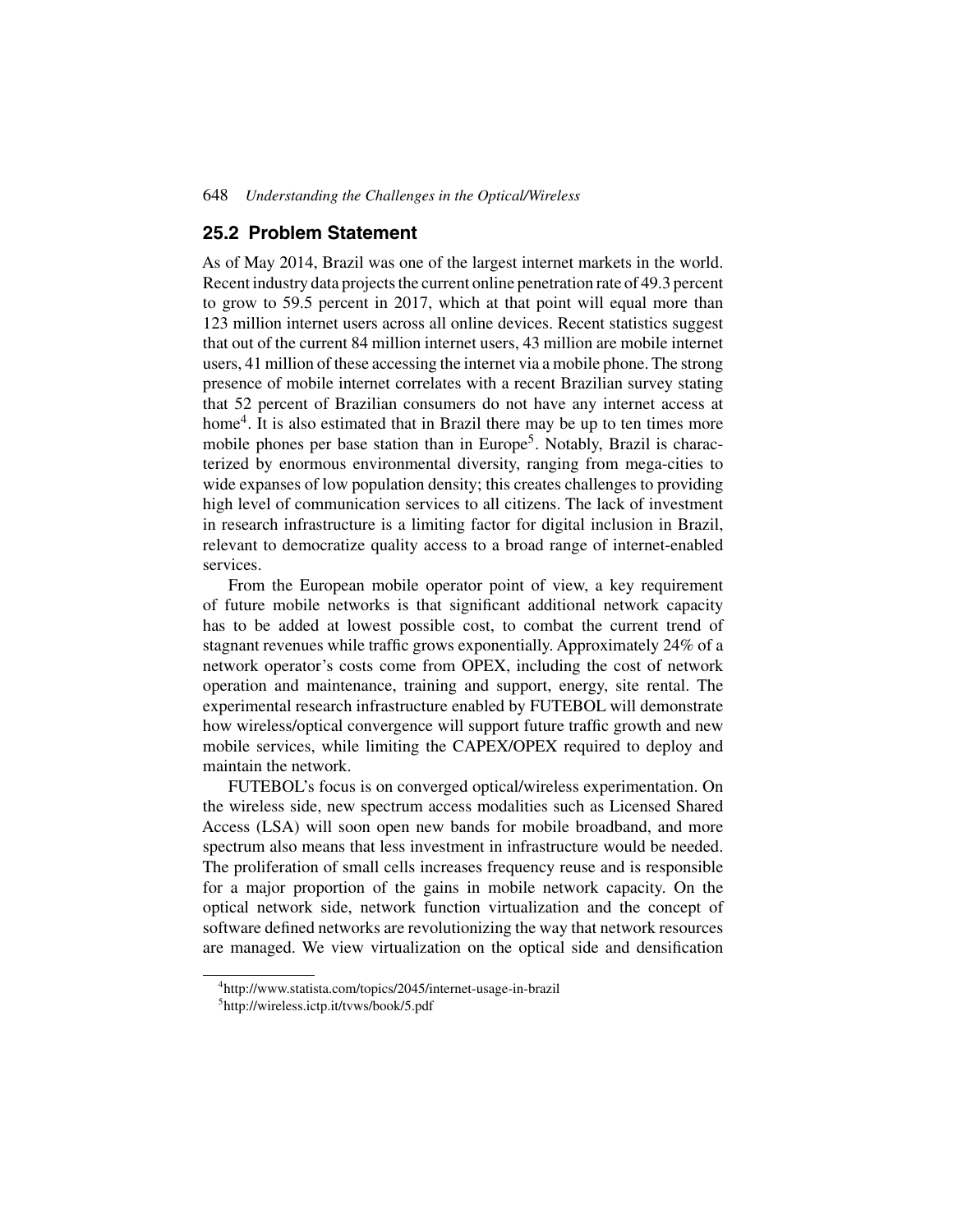and capacity increase on the wireless access as major game changers in future networks that should be co-designed and experimented with together. FUTEBOL creates the infrastructure that enables academic and industrial researchers in Europe and Brazil to experiment at the convergence points between wireless and optical networks.

## **25.3 Background and State-of-the-Art**

Converged wireless-optical network architectures started to appear in the second half of the last decade. Due to the high cost of developing a highly capillary fibre access network, these solutions considered increasing the broadband coverage by deploying a wireless network, mainly in dense urban areas, backhauled by a fibre access networks, typically implemented as a Passive Optical Network (PON). Typically the wireless access network was implemented as a mesh of WiFi enabled nodes. Architectures such as those dubbed CROWN [Kazowsky07], MARIN [Shaw07], or WOBAN [Sakar07] were developed to address the challenge of optical/wireless integration. All such models employed the PON as a mechanism to backhaul the wireless network, i.e. providing connectivity to the general Internet, while also integrating dynamic routing in the wireless mesh.

Example challenges addressed by prior architectures include: load balancing both on the wireless mesh and PON access points, and integrated routing algorithms between the wireless mesh and a multi-wavelength PON network. In particular the WOBAN architecture addressed additional issues such as optimization of node location and fault tolerance while also providing an implementation of a laboratory prototype [Chowdhury09], where a number of Optical Line Terminals (OLTs), Optical Network Units (ONUs), and WiFi access points were interconnected in order to measure their overall integrated performance. As the first highly integrated optical-wireless prototype, WOBAN allowed the authors of [Chowdhury09] to measure throughput, packet loss, and jitter of the integrated system in various applications, such as file transfer or VoIP, under varying background load conditions.

Over time, as LTE started being developed together with concepts of small and femtocells, the attention moved towards integration of optical access and mobile networks. Due to the increasing number of mobile cells in a small or femtocell deployment, current practice of backhauling a base station with point-to-point fibre links becomes highly uneconomical, as the cost of the backhaul network can easily exceed that of the mobile infrastructure. Backhauling base stations with a Passive Optical Network becomes thus an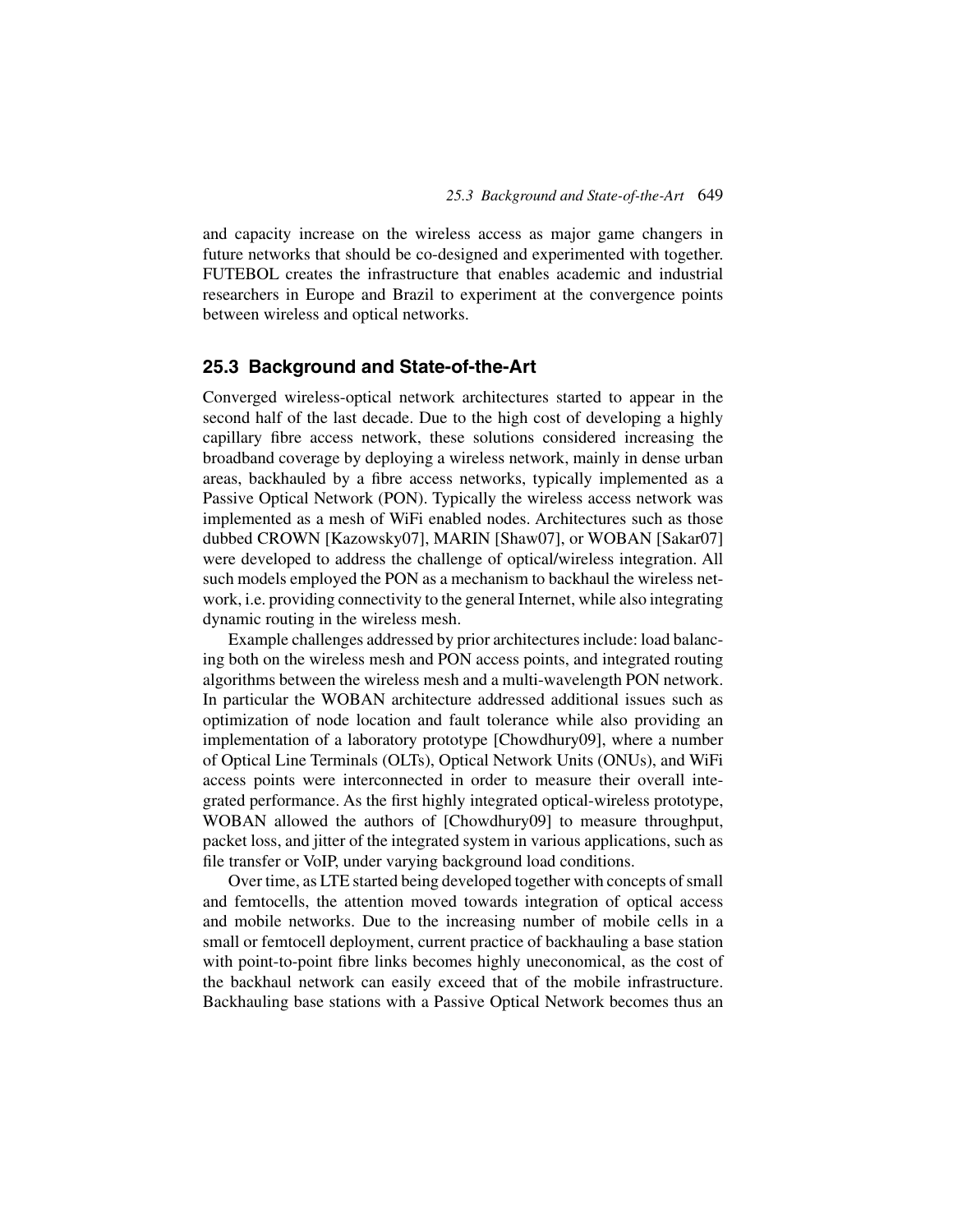interesting alternative, as the infrastructure cost can be shared with other services, such as residential broadband.

In [Milosavljevic13], a novel network architecture has been proposed that addresses the challenges posed by the emergence of mobile cloud computing. Acomprehensive solution of optical-wireless convergence has been described, that takes into consideration not only the aggregated bandwidth of the ONU/eNBs, but also the individual bandwidth requirements of wireless users, allowing better resource management, reduced delay, and scalable optical links. This is achieved via long-reach TDWM-PON, as well as a combination of centralized and decentralized backhauls. The solution tackles bandwidth outage with dynamic routing at the intersection of the presented heterogeneous backhaul networks (CRAN and IP backhauling), as well as with redundant links. These links are also considered in order to provide path for transmission in case of fibre failure. The proposed solution is able to constantly adjust to the conditions of the RAN in terms of channel estimation, as well as bandwidth demands; the network becomes aware of the conditions that are static throughout time in its coverage (e.g. buildings and terrain anomalies), in addition to those that are dynamic (e.g. congestion in specific areas during specific hours of the day).

Access networks are responsible for a significant part of overall telecom network energy consumption, and their demand for energy also increases rapidly with the ever-growing traffic volume they carry. Sustainability necessitates energy conserving solutions which also carefully limit the negative effects on other system qualities. It is expected that future access networks are based on a converged optical/wireless architecture. The work in [Ladanyi14] examines a hybrid small cell LTE and PON network. The authors analyse the impact of serving the user population with a reduced number of active cells, either due to failure or selective switch-off of chosen cells. Multiple optical topologies are considered for connecting the cells of the wireless network. Extensive simulations are used to quantify the interdependence of energy consumption, network availability and the QoS experienced by the consumer. In [Ladanyi14b] one investigates the trade-off between serving the user population with a reduced number of active cells and the quality of network services.

The transmission of a 3GPP LTE signal over a seamlessly integrated radio-over-fibre and millimetre-wave wireless link at 90-GHz band has been theoretically analysed and experimentally demonstrated in [Dat13]; one successfully transmitted and demodulated all the test signal models defined by 3GPP for LTE eNB over the proposed system. The measured error vector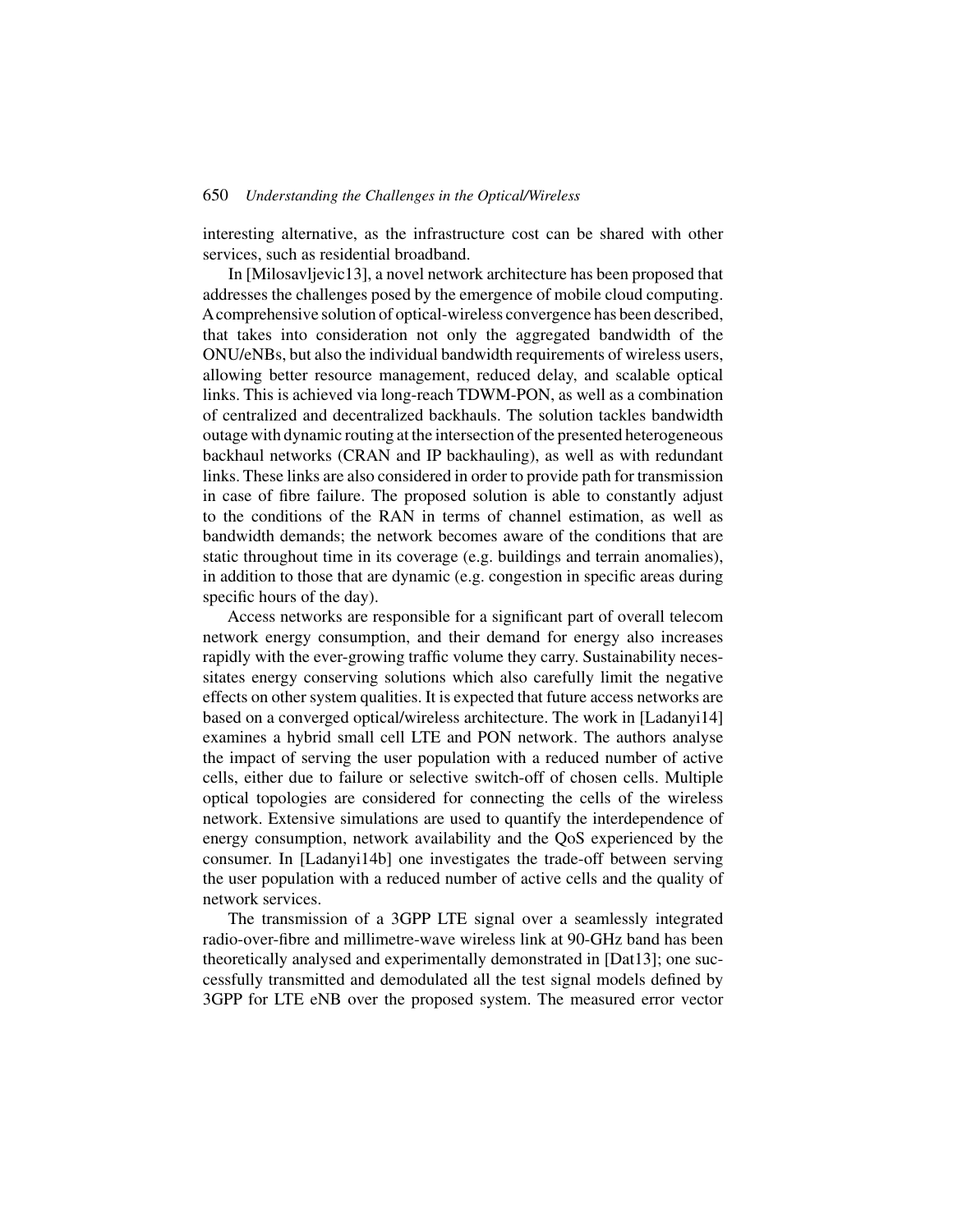magnitude for all test signal transmission is well under the limit threshold defined by the standard. The proposed system can be realized as an attractive means for a high capacity backhauling network for high speed mobile networks using small cell and/or carrier frequency at millimetre-wave.

In [Vall-llosera14] the authors have discussed a strategy for increased capacity based on improving macro cells, increasing density of the macro layer, and adding small cells for indoor users. The authors show the differences between 3GPP RoF solutions and WiFi and conclude that a 3GPP coordinated indoor small cell is the best solution to provide the best mobile broadband experience. One has shown a new architectural all-optical solution, the fibre radio-dot, that brings the macro layer indoors. This solution is an upgrade of the current radio dot system (a radio dot system is an alternative macro base station architecture based on detaching the antenna radio head from the radio units), and uses logical point-to-point connections to the antenna, therefore enabling higher bandwidths and no eavesdropping. Because it is a macro cell solution it offers frequency reuse, low latency, interference management, cell selection and network management, features that non-coordinated solutions cannot provide. The authors have tested a full fibre radio-dot system in the lab, and concluded that their analogue radio over fibre solution meets mobile broadband requirements while using a cost-effective link technology.

The work in [Yamada14] proposes a new type of wireless network named Virtual Single Cell (VSC) network. The VSC network is a small cell network which allows smooth packet transfer to moving terminals as if they stayed in a single cell. Each terminal is closed in an LMC (Logical Macro Cell) which consists of a few numbers of adjacent cells around the cell with the target terminal, and LMC is handed over to follow the moving terminal. If the interruption due to cell to cell move in an LMC is small enough, the total network can be a virtual single cell. The authors of [Yamada14] examine the 3G-LTE based handover procedures for the small cell network under the conditions that the total network is synchronously operated considering the cell size is very small, and cells are contiguously placed. PON with multicast functionality contributes to configuring LMC.

A number of solutions have specifically targeted machine type communications (MTC) communications and the Internet of Things (IoT), where a multitude of heterogeneous access networks are emerging and the integration of them in a single platform ensuring seamless data-exchange with Data-Centres is of major importance. In [Orphanoudakis14] one describes HYDRA (HYbriD long-Reach fibre Access network), a novel network architecture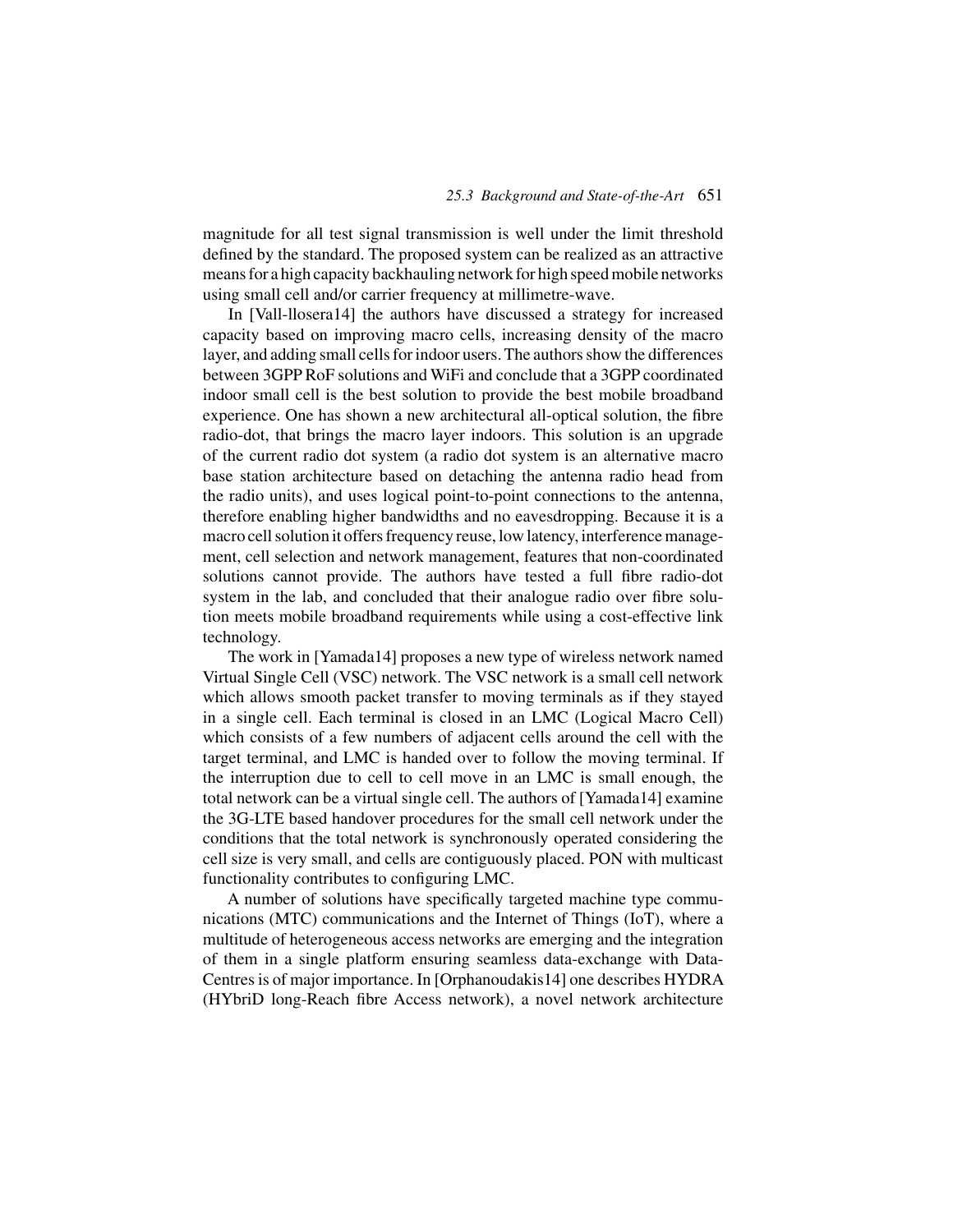that overcomes the limitations of both long-reach PONs as well as mobile backhauling schemes, leading to significantly improved cost and power consumption figures. The key concept is the introduction of an Active Remote Node (ARN) that interfaces to end-users by means of the lowest cost/power consumption technology (short-range xPON, wireless, etc.) whilst on the core network side it employs adaptive ultra-long reach links to bypass the Metropolitan Area Network. The proposed architecture can enhance performance while supporting network virtualization and efficient resource orchestration based on Software Defined Networking (SDN) principles and open access networking models.

From an optical transmission perspective backhauling solutions are categorized into:

- Pure Backhauling, where the signal is processed entirely at the base station and cells connected at an IP level.
- Radio-over-Fibre (RoF), where the optical carrier is modulated by the RF signal.
- Fronthauling, where the RF signal is sampled and the I/Q samples transmitted digitally over fibre.

There has been over the past few years, in the research community, a trend of moving from backhauling towards fronthauling solutions, as this enables better efficiency and cost reduction from a mobile network perspective. Fronthauling allows reducing processing equipment at each mobile site and centralizing it in one location that can handle all processing required for a number of base stations. Besides enabling lower power consumption and better sharing of processing resources it is also more suitable to implement advanced functionalities such as Coordinated Multi-Point (CoMP) or Inter Cell Interference Coordination (ICIC).

Although fronthauling does have clear advantages from a mobile network viewpoint it does bring some important issue from an optical transport perspective [Pizzinat15], as it poses very strict requirements on the maximum latency budget (lower than 400  $\mu$ s) and it increases the required capacity by over an order of magnitude compared to backhauling (the typical increase being a factor of 16). While studies have attempted to reduce the capacity requirement by adopting compression techniques [Park14], [Lorca13], and cope with the latency requirements [Tashiro14], it is uncertain whether such technology will prove adequate. The fact that the optical access network needs to be carefully design to accommodate the fronthauling requirements could largely increase its cost and thus offset many of the economic advantages it brings on from a mobile network perspective.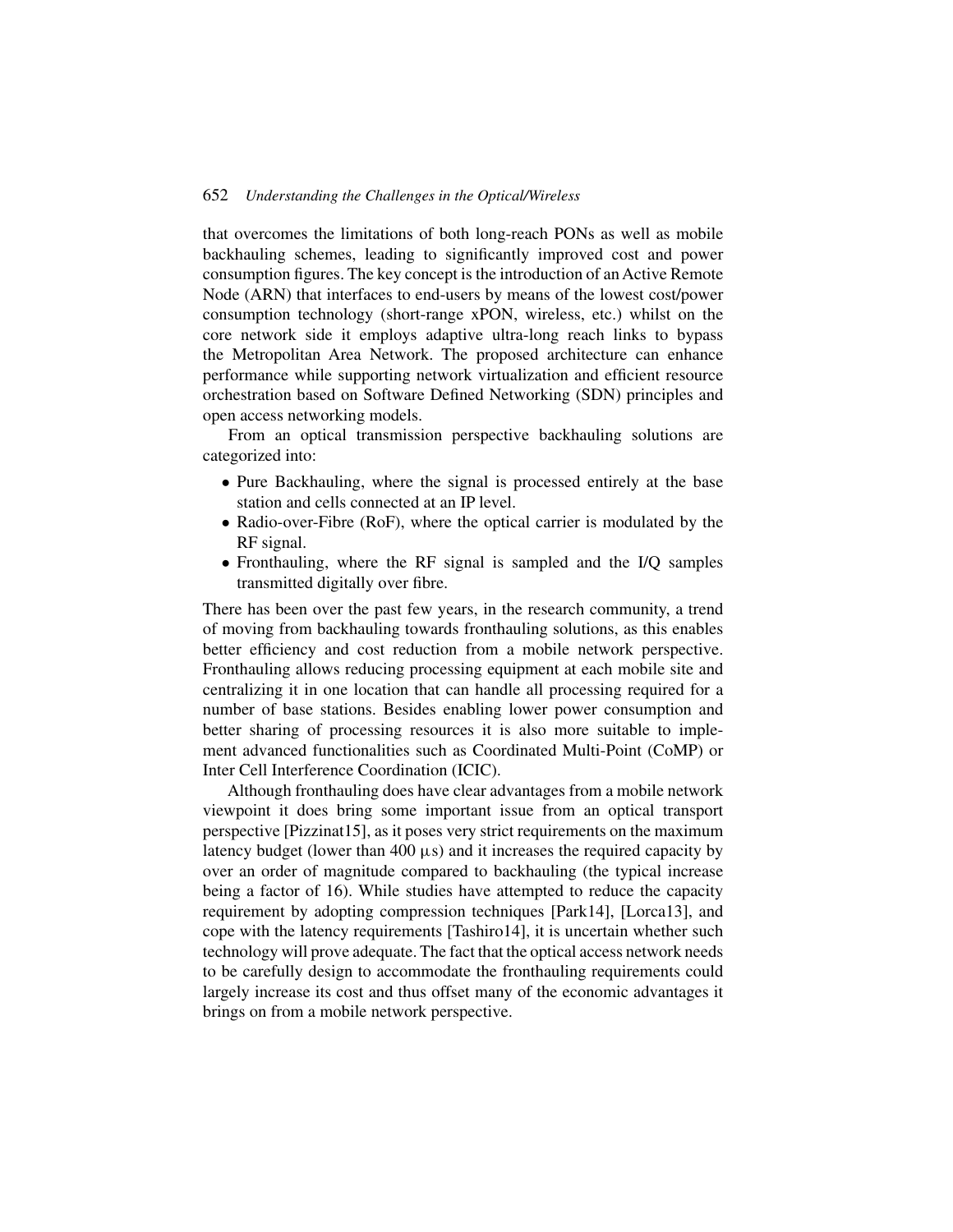Recently a new research area, dubbed Split Base Station Processing aiming at harnessing benefits from both backhauling and fronthauling has emerged, looking at intermediate solution between the two. The idea is to add some additional signal processing at the base station, compared to the fronthauling solution, to relax latency requirements and reduce capacity occupation. The authors of [Dotsch13] provide an excellent study of different processing splitting options, highlighting benefits and constraints.

From the work carried out over the past decade it is clear that there is much to gain in integrating the mobile and optical access domains and large economic benefits can be achieved by converging multiple services on top of the same optical access infrastructure. There are however challenges to be overcome in assuring tight integration between the two worlds in order to maintain low latency and end-to-end high quality of service, across the two domains.

FUTEBOL is exploring these aspects of network convergence enabling easy access to integrated optical/wireless research infrastructures.

Notable European projects in this domain include: the FP7 project COMBO constructing a fixed-mobile convergence testbed, looking at LTE as mobile technology [Baldo14]; the FP7 project ACCORDANCE which investigates the introduction of OFDMA into a PON architecture offering optical backhauling for wireless and copper based networking<sup>6</sup>; the FP7 project iJOIN which designs an open access and backhaul network architecture for small cells based on cloud networks<sup>7</sup>.

## **25.4 FUTEBOL Approach**

The infrastructure and control framework created in FUTEBOL is being federated according to principles developed in the FIRE program and facilities in the two continents interconnected through infrastructure deployed by the FIBRE project, as shown in Figure 25.1.

As mentioned before the main goal of FUTEBOLis is to enable experimental research at the convergence point between optical and wireless networks through the development of research infrastructure between Europe and Brazil. Nevertheless, the following objectives will be also addressed during the project's lifespan:

<sup>6</sup> www.ict-accordance.eu

<sup>&</sup>lt;sup>7</sup>www.ict-ijoin.eu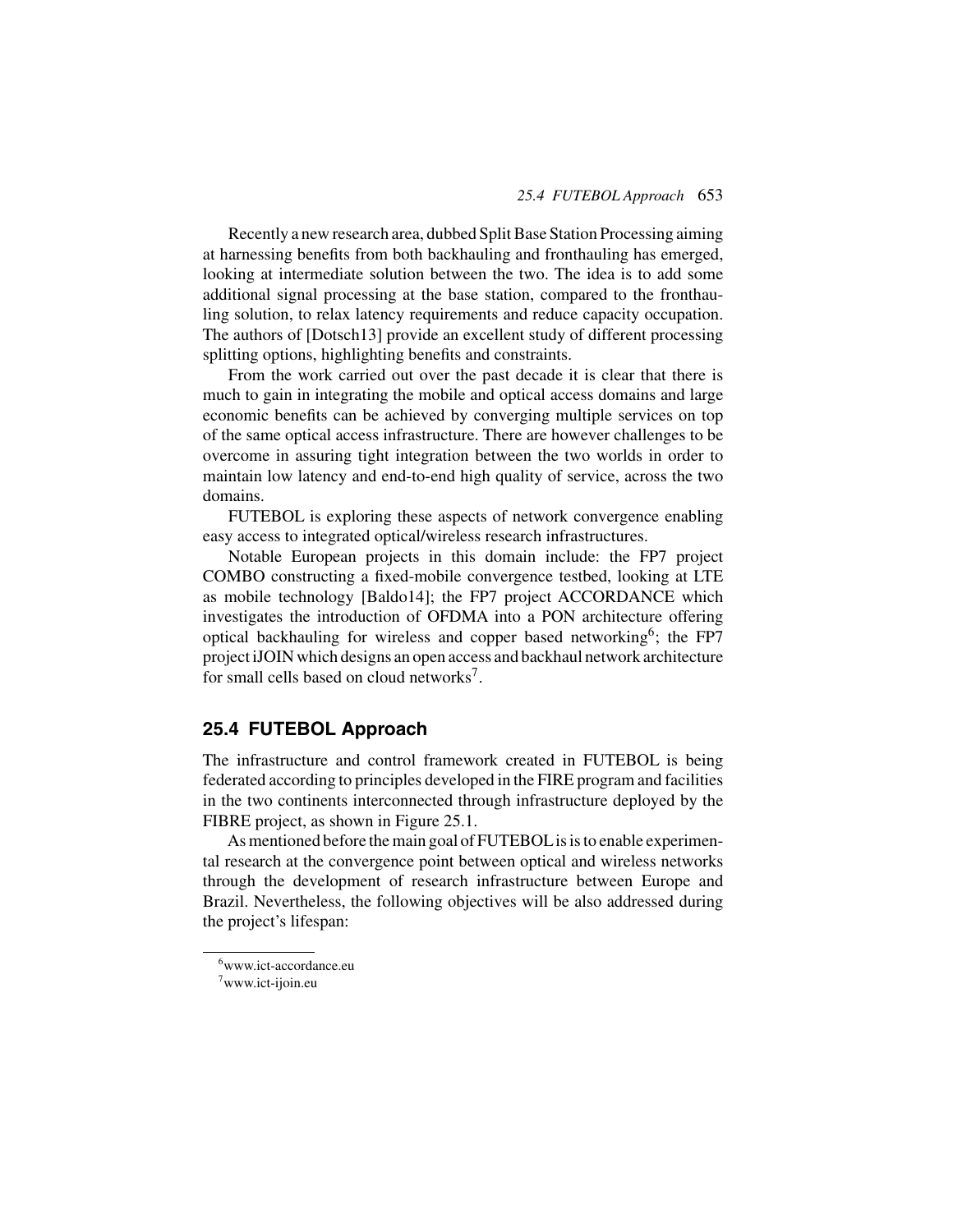

Figure 25.1 FUTEBOL consortium geographically distributed in Brazil and Europe.

- To deploy facilities in Europe and Brazil that can be accessed by external experimenters for experimentation that requires integration of wireless and optical technologies.
- To develop and deploy a converged control framework for experimentation at the optical/wireless boundary, currently missing in FIRE and FIBRE research infrastructure.
- To conduct industry-informed experimental research using the optical/wireless facilities.
- To create a sustainable ecosystem of collaborative research and industrial/academic partnerships between Brazil and Europe.
- To create education and outreach materials for a broad audience interested in experimental issues in wireless and optical networks.

In order to reach the above objectives, FUTEBOL composes a federation of research infrastructure, develops a supporting control framework, and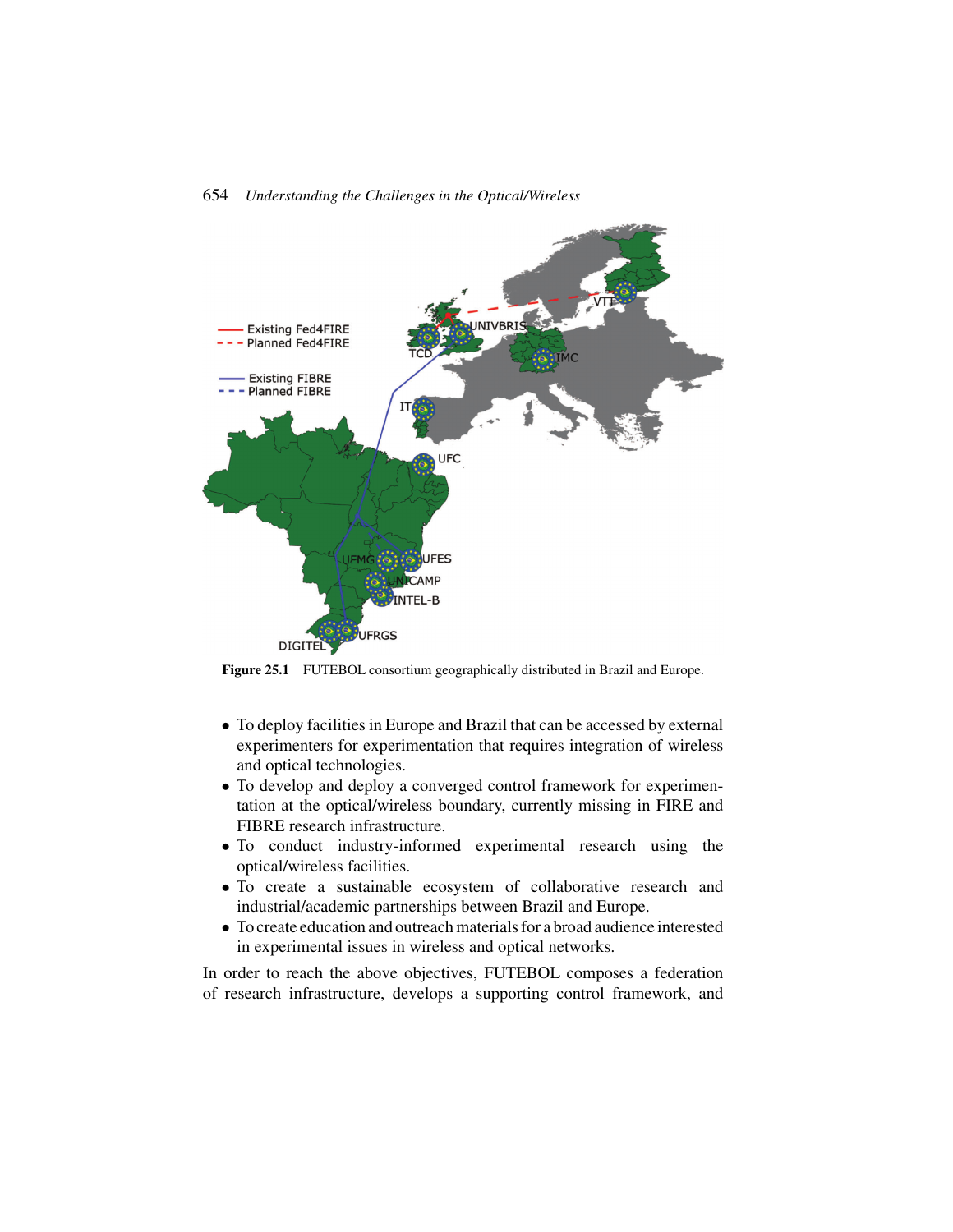conducts experimentation-based research advancing the state of telecommunications through the investigation of the optical/wireless boundary of networks. Figure 25.2 illustrates the layer natured of FUTEBOL: the enduser driven advancement of telecommunications relies on the development of the FUTEBOL converged control framework, which, in turn, requires the composition of federated research infrastructure. Through this approach,



**Figure 25.2** FUTEBOL approach.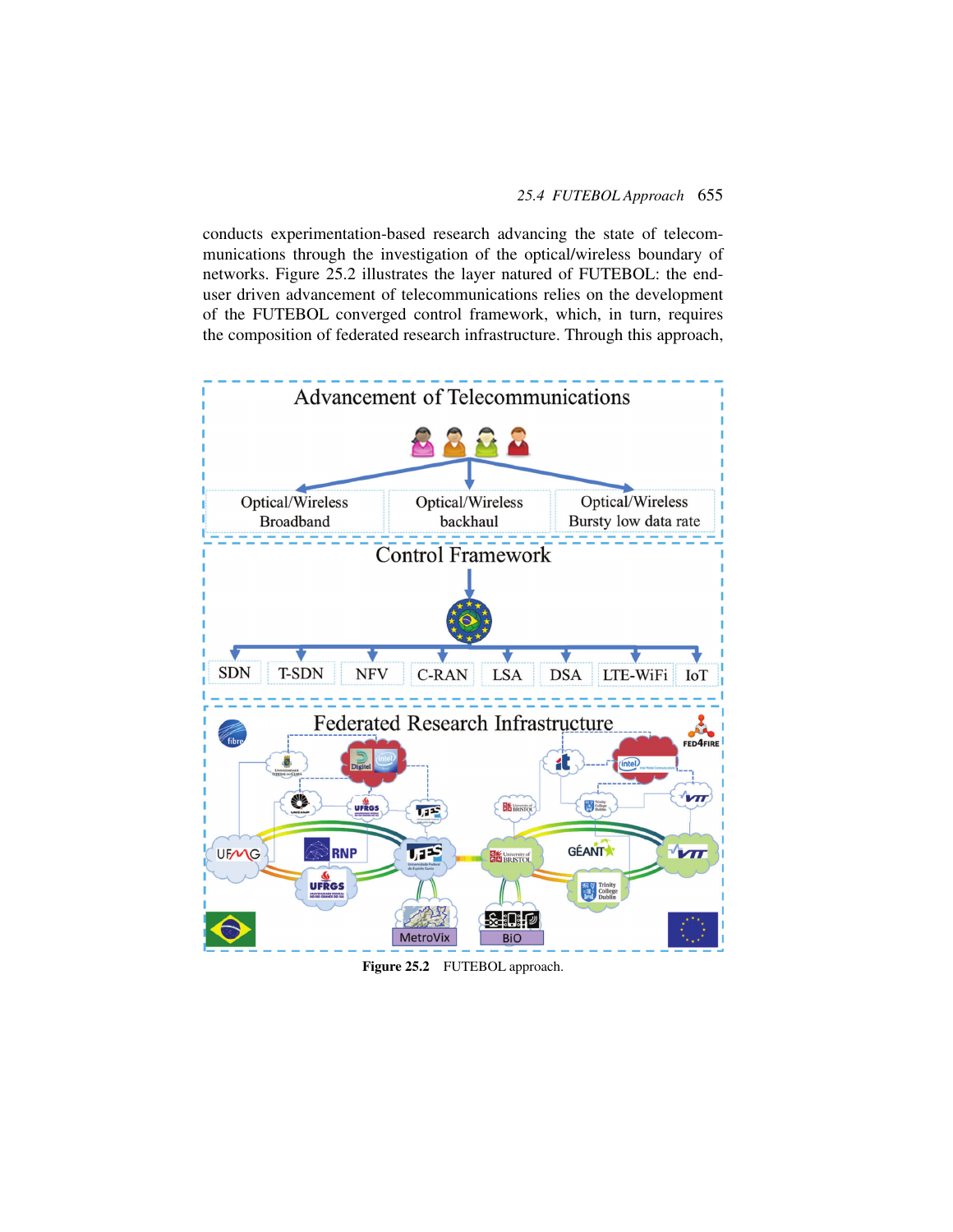FUTEBOL provides a complete, top-down development of research infrastructure, tailored to the needs of end-users throughout Brazil and Europe. Moreover, the combination of leading academic and industrial partners within the FUTEBOL consortium provides the key ingredients required to connect the broader telecommunications community to the advancements achieved through research.

European partners, Trinity College Dublin (TCD), University of Bristol (UNIVBRIS), and Teknologian Tutkimuskeskus VTT Oy (VTT), bring to the project mature, proven optical and wireless research infrastructure. While these facilities provide advanced capabilities in both optical and wireless experimentation, there is no converged control framework that enables integrated experimentation at the optical/wireless boundary. FUTEBOL is providing such a framework, federate these facilities with tools derived from the Fed4FIRE<sup>8</sup> project, and open this framework to external experimenters. Brazilian partners, Universidade Federal do Rio Grande do Sul (UFRGS) and Universidade Federal do Espírito Santo (UFES), bring to the project existing FIBRE<sup>9</sup> islands, as a foundation for further expansion through FUTEBOL. Universidade Federal de Minas Gerais (UFMG) will deploy such an island through their involvement in the project. All three of these partners will adopt and deploy the converged control framework developed within FUTEBOL.

## **25.5 Pushing the Status Quo of Optical/Wireless Solutions**

FUTEBOL project envisions three main use cases related to the new requirements faced by the optical network to support substantial changes in the wireless service requirements. Through such showcases, FUTEBOL will be able to push further the current status of the converged solutions.

## **25.5.1 Licensed Shared Access for 4G Mobile Networks with QoE Support**

The cost of network infrastructure is a limiting factor for digital inclusion in Brazil. More available spectrum means less investment in infrastructure which can be a relevant factor to decrease costs and democratize quality access to the

<sup>8</sup> www.fed4fire.eu

<sup>9</sup> www.fibre.org.br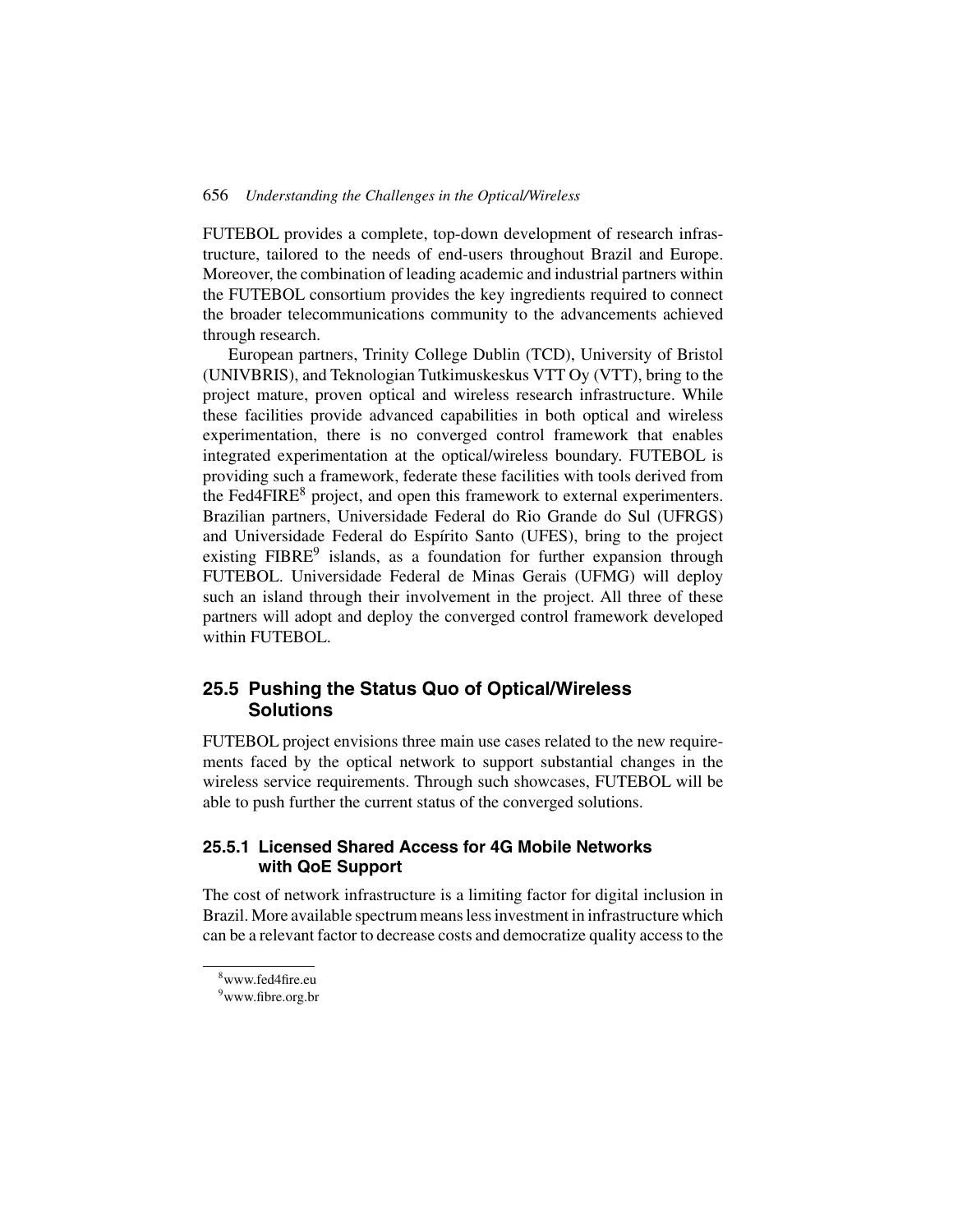internet in Brazil. Licensed Shared Access (LSA) is becoming an emerging model in Europe that promises to open new spectrum for mobile operators. In European, a 100 MHz frequency band in 2.3–2.4 GHz are expected for LSA to be used by cellular stakeholders on a shared basis. In this context, this experiment will exploit the 4G/LTE LSAtrial environment developed by VTT in Finland to demonstrate the viability of LSA as a way to increase capacity with limited infrastructure investment in spectrum bands of common interest for Brazil and Europe.

It is expected that use of LSA will provide more spectrum bandwidth capacity to support a larger number of end-users in certain areas. However, the use of LSA will also increase the network handovers for entering and vacating the LSA band. In this sense, is required to evaluate the impact of LSA on the end-users Quality of Experience (QoE). The performance impact of using LSA will be assessed concerning how it affects the QoE for endusers on the shared spectrum. Additionally, this experiment will evaluate the system performance, functionality and incumbent characteristic of LSA under the latest ETSI specifications.

The main aim of this experiment is to evaluate the latest ETSI specifications about LSA and quantify its performance regarding QoE. Further, this experiment will demonstrate the wireless/optical co-work, through the dynamic reconfiguration of the optical backhaul to deal the rapid increase of wireless capacity due to the use of LSA spectrum opportunities in small cell scenarios.

## **25.5.2 The Design of Optical Backhaul for Next-Generation Wireless**

Extreme cell densification and data rates expected in wireless networks create unprecedented demand on the optical backhaul both in terms of delivering capacity to the appropriate point in the network and in support tight delay constraints for applications reliant on the tactile internet. Following such trends, it becomes apparent that convergence among wireless and optical networks needs to be considered throughout the communications protocol stack, from the physical layer to the network layer and the interface with the service layer. In fact, operators in Europe and Brazil are currently struggling to satisfy the requirements for the 4G wireless access networks using advanced front-/back-hauling techniques. Their first approach was to keep existing wireline and wireless architectures as unchanged as possible. Wireless basestations have been connected to the core network exclusively via IP. So, in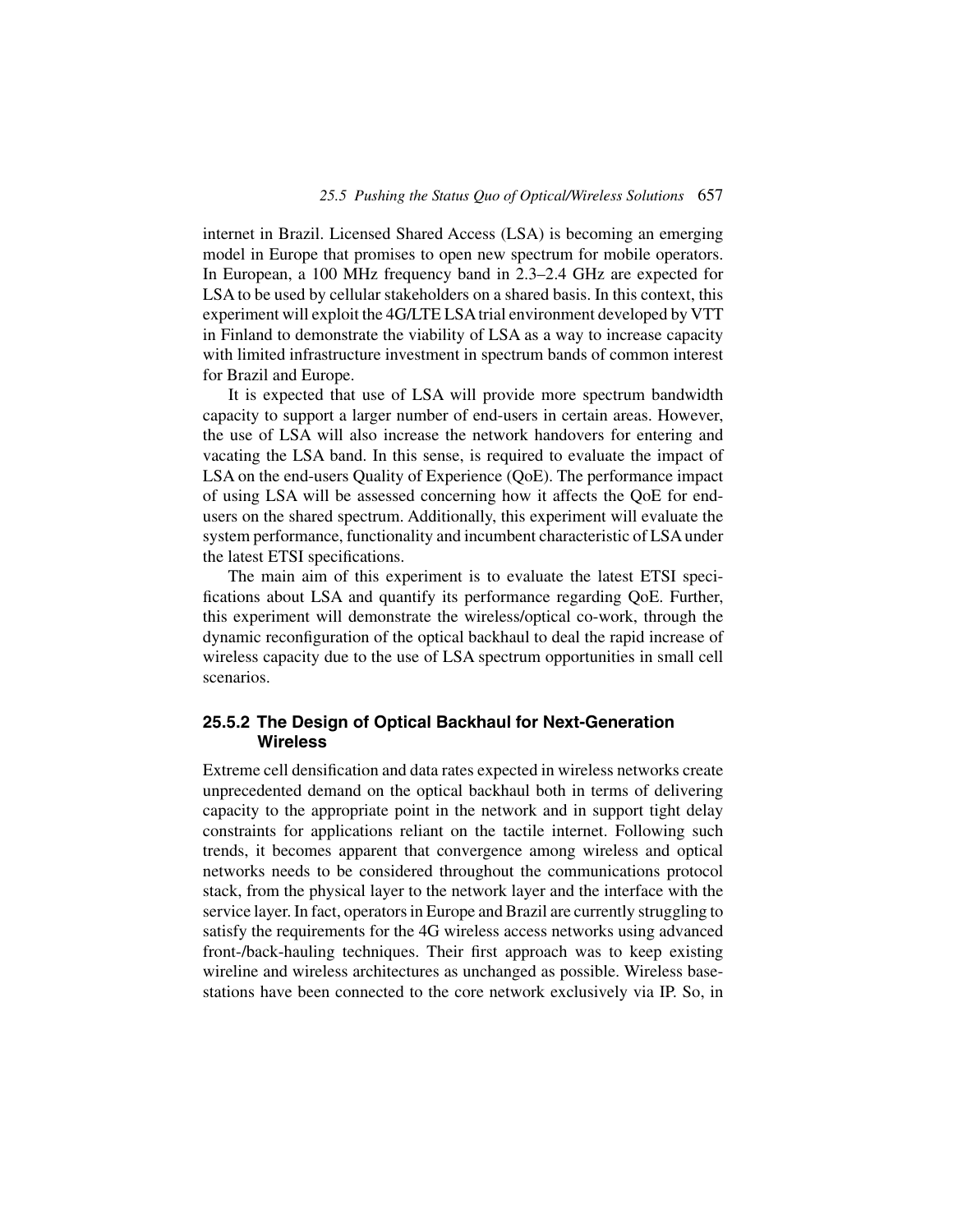this case, the backhauling network simply needs to provision for tunnels for transporting S1 (i.e. LTE protocol between the base-station and the corenetwork) and X2 (i.e. LTE protocol for connecting base-stations) packets. The second approach emerged with the cloud radio access network (C-RAN) concept, embedding the wireless subsystem into the wireline network. An architecture capable of supporting the massive deployment of remote radio heads, while providing different degrees of centralized processing, allows for the development of more advanced virtualization solutions at the access segment. A hyper dense deployment of radio elements will open up new research challenges in terms of interference management and mobility and will fundamentally change the needed point of attachment for the fibre optical infrastructure. From the mobile operator point of view, a key requirement of future mobile networks is that this additional network capacity has to be added at the lowest possible cost, in contrast to the current trend of decoupling revenues and traffic. C-RAN will allow for a significant reduction of costs for operators, because part of the RAN computation complexity is moved to the cloud infrastructure.

## **25.5.3 The Interplay between Bursty, Low Data Rate Wireless and Optical Network Architectures**

Machine Type Communication (MTC) is a use case mainly characterized by a very large number of connected devices that typically transmit relatively low volume of data. Most of these services are non-delay-sensitive (e.g., utility metering). Devices are required to be simple and cheap, and have a very long battery life. This use case addresses the needs of a massive deployment of ubiquitous machine-to-machine communication, involving devices ranging from low complexity to those that are more advanced. Ubiquitous devices will sometimes communicate in a local context, which means that the traffic pattern and routes may be different than in cloud or traditional humancentred communication. To integrate the ubiquity of communication in a unified optical/wireless network is a challenge e.g. for applications combining information from different types of sources. Another challenge lies in how to manage the signalling overhead created by the high number of devices. Many devices frequently exchange short bursts of data with their network-side application. When there are no other communication needs, the devices have only a small amount of data to send but nevertheless have to go through a full signalling procedure to transmit the data. This wastes battery life, spectrum and network capacity. To handle this type of transaction more efficiently,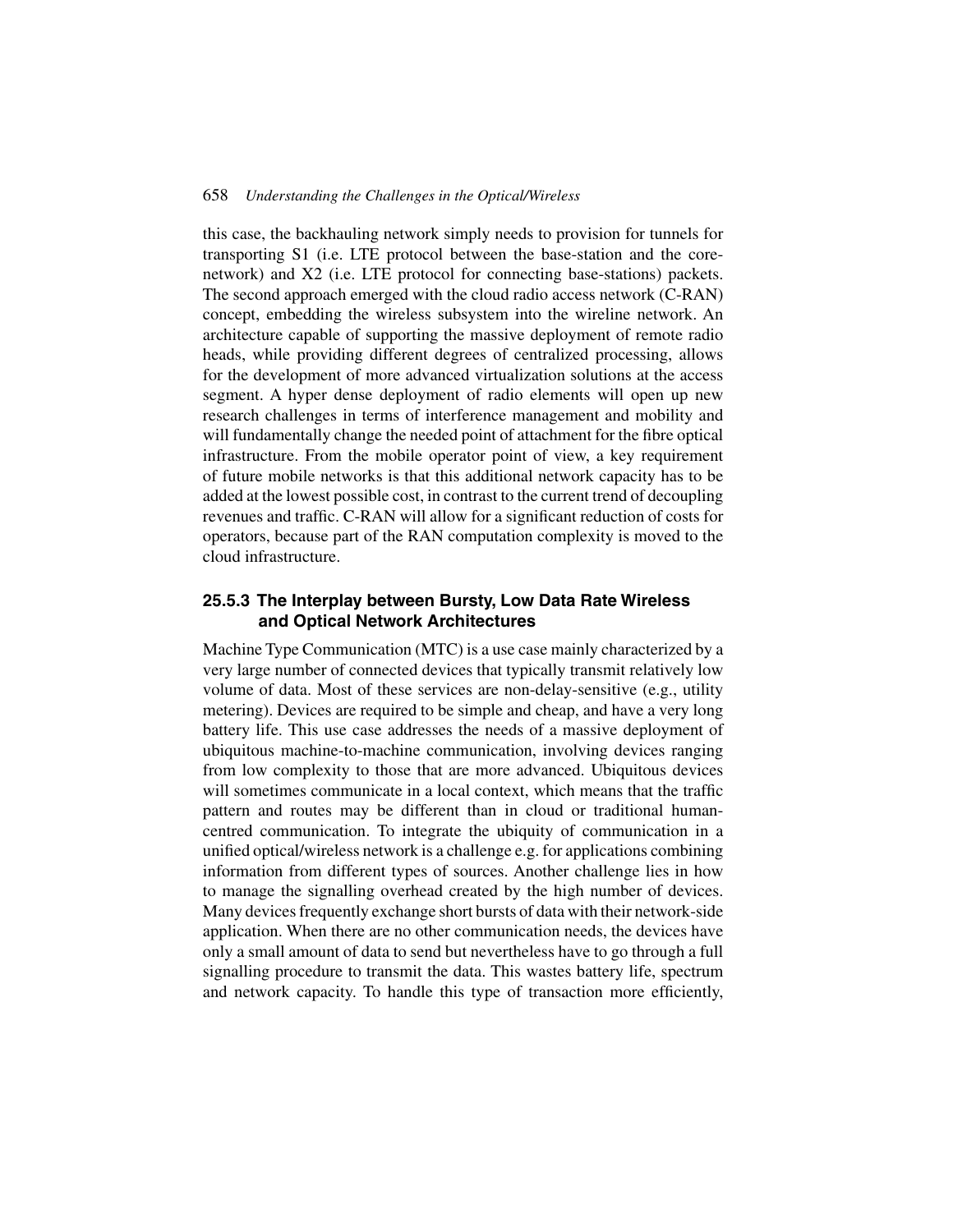the network needs to support a truly connectionless mode of operation, where devices can simply wake up and send a short burst of data. Upon reception of the short burst, device and application-related state information can be retrieved from a controller function and resources to handle the packet allocated accordingly.

## **25.6 Conclusions**

The experimental research infrastructure enabled by FUTEBOL will demonstrate how wireless/optical convergence will support future traffic growth and new mobile services, while limiting the CAPEX/OPEX required to deploy and maintain the network. Moreover, FUTEBOL envisages the creation of a federated control framework to integrate testbeds from Europe and Brazil for network researchers form academia/industry with unprecedented features. Our major goal is to allow the access to advanced experimental facilities in Europe and Brazil for research and education across the wireless and optical domains. To accomplish this goal, we are developing a converged control framework to support optical/wireless experimentation on the federated research infrastructure from all associated partners/institutions. This way, industry-driven use cases can be deployed to produce advances in research at the optical/wireless boundary.

## **Acknowledgement**

FUTEBOL has received funding from the European Union's Horizon 2020 for research, technological development, and demonstration under grant agreement no. 688941 (FUTEBOL), as well from the Brazilian Ministry of Science, Technology and Innovation (MCTI) through RNP and CTIC.

### **References**

- [1] **[Baldo14]** N. Baldo et al., "A Testbed for Fixed Mobile Convergence Experimentation: ADRENALINE-LENA Integration." *European Wireless Conference* 2014.
- [2] **[Beas13]** J. Beas, G. Castanon, I. Aldaya, A. Aragon-Zavala and G. Campuzano, "Millimeter-Wave Frequency Radio over Fiber Systems: A Survey," in *IEEE Communications Surveys & Tutorials*, vol. 15, no. 4, pp. 1593–1619, Fourth Quarter 2013.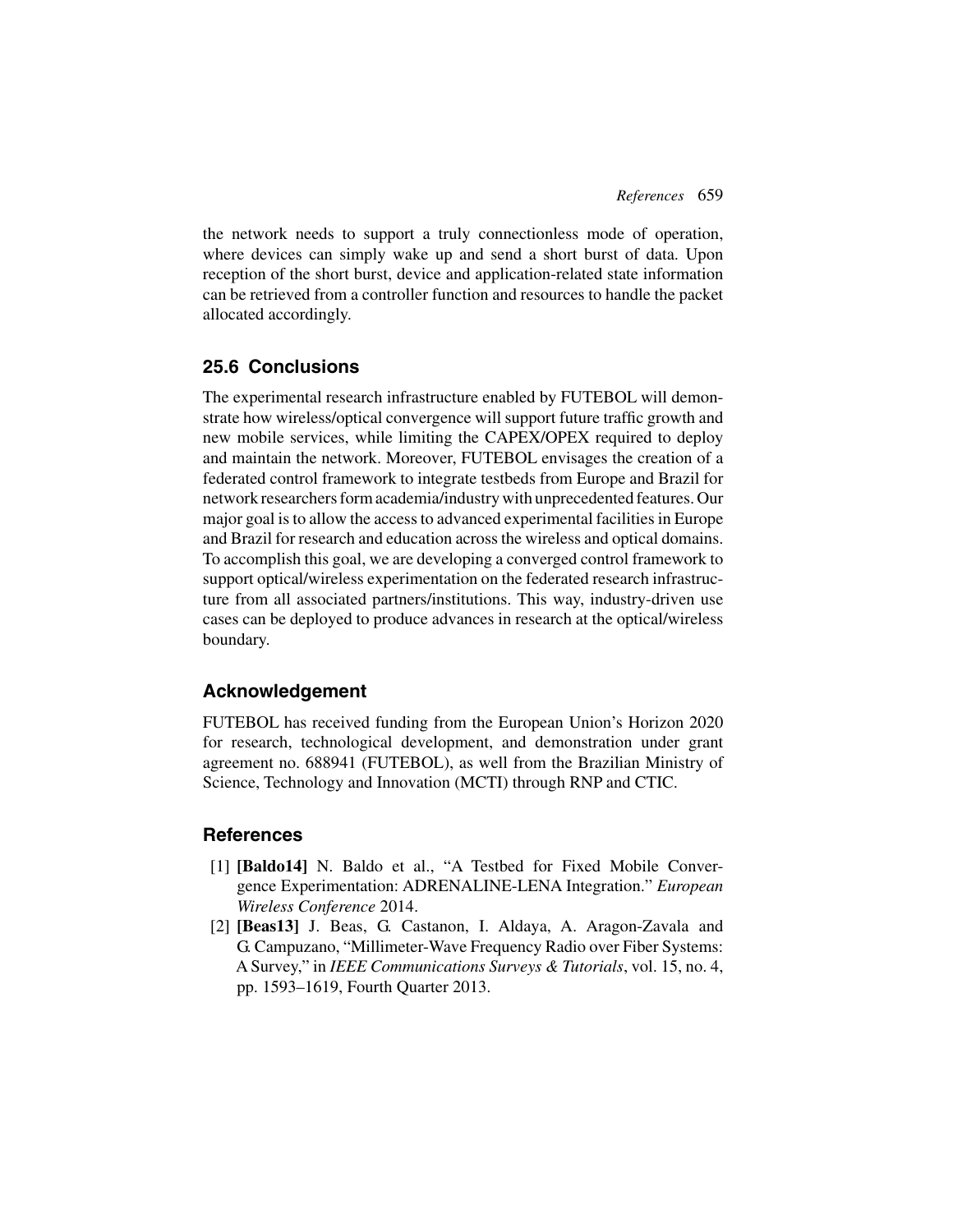- [3] **[Chowdhury09**] P. Chowdhury et al., "Hybrid Wireless-Optical Broadband Access Network (WOBAN): Prototype Development and Research Challenges", *IEEE Network*, vol. 23, no. 3, pp. 41–48, May 2009.
- [4] **[Dat13]** P. T. Dat et al., "Performance Evaluation of LTE Signal Transmission Over a Seamlessly Integrated Radio-Over-Fiber and Millimeter-Wave Wireless Link", *IEEE Global Communications Conference (GLOBECOM)*, pp. 748–753, December 2013.
- [5] **[Dotsch13]** U. Dotsch et al., "Quantitative Analysis of Split Base Station Processing and Determination of Advantageous Architectures for LTE", *Bell Labs Technical Journal*, vol. 18, no. 1, pp. 105–128, January 2013.
- [6] **[Ladanyi14**] A. Ladanyi et al., "Impact of optical access topologies onto availability, power and QoS", *International Conference on the Design of Reliable Communication Networks (DRCN)*, April 2014.
- [7] **[Lorca13]** J. Lorca et al., "Lossless compression technique for the fronthaul of LTE/LTE-advanced cloud-RAN architectures", *IEEE International Symposium on a World of Wireless, Mobile and Multimedia Networks (WoWMoM)*, June 2013.
- [8] **[Ladanyi14b]** A. Ladanyi et al., "Tradeoffs of a converged wirelessoptical access network", *International Telecommunications Network Strategy and Planning Symposium (NETWORKS)*, September 2014.
- [9] **[Milosavljevic13]** M. Milosavljevic et al., "Self-organized Cooperative 5G RANs with Intelligent Optical Backhauls for Mobile Cloud Computing", *IEEE International Conference on Communications (ICC)*, pp. 900–904, June 2013.
- [10] **[Orphanoudakis14]** T. G. Orphanoudakis et al., "Next Generation Optical Network Architecture Featuring Distributed Aggregation, Network Processing and Information Routing", *European Conference on Networks and Communications (EuCNC)*, June 2014.
- [11] **[Park14]** S.-H. Park et al., "Inter-Cluster Design of Precoding and Fronthaul Compression for Cloud Radio Access Networks", *IEEE Wireless Communications Letters*, vol. 3, no. 4, pp. 369–372, August 2014.
- [12] **[Pizzinat15]** A. Pizzinat et al., "Things You Should Know About Fronthaul", *IEEE/OSA Journal of Lightwave Technology*, vol. 33, no. 5, pp. 1077–1083, March 2015.
- [13] **[Saskar07]** S. Sarkar, S. Dixit and B. Mukherjee, "Hybrid Wireless-Optical Broadband-Access Network (WOBAN): A Review of Relevant Challenges," in *Journal of Lightwave Technology*, vol. 25, no. 11, pp. 3329–3340, Nov. 2007.